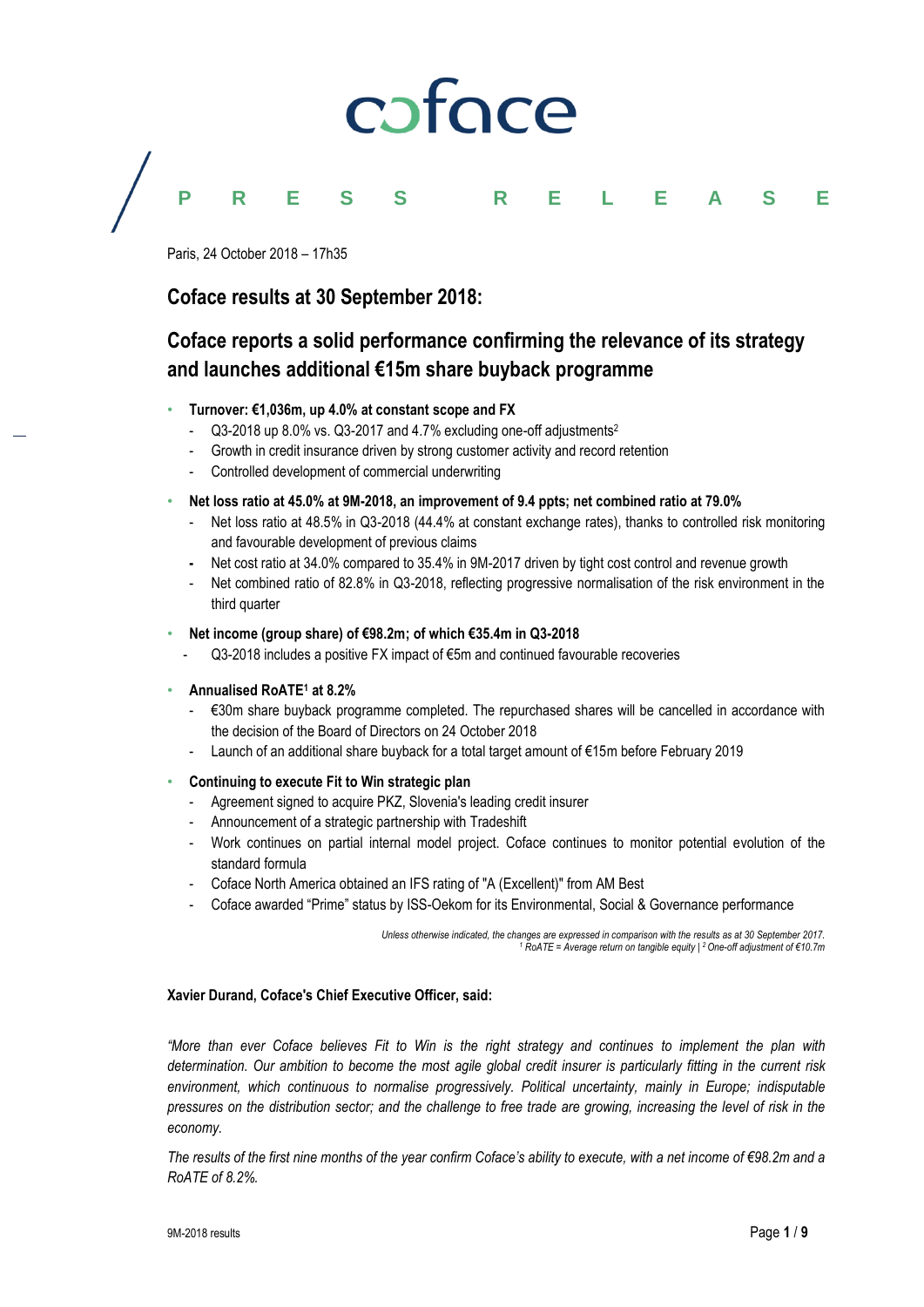## coface **PRESS RELEASE**

*Confident in the strength of our balance sheet and in line with the second pillar of Fit to Win, Coface will launch an additional share buyback for a target amount of €15m. This programme does not affect Coface's ability to finance its growth, be it organic or external, as shown by the proposed acquisition of PKZ. Finally, the strategic agreement with Tradeshift shows our ability to work with leaders in the digital revolution***."**

#### **Key figures at 30 September 2018**

The Board of Directors of COFACE SA examined the consolidated financial statements at 30 September 2018 at its meeting of 24 October 2018. They were also previously reviewed by the Audit Committee at its meeting on 23 October 2018.

| Income statement items in €m                  | 9M-2017 | 9M-2018 | %       | $\frac{9}{6}$<br>ex. FX |
|-----------------------------------------------|---------|---------|---------|-------------------------|
| Gross earned premiums                         | 837.2   | 852.9   | $+1.9%$ | $+4.8%$                 |
| Services revenue                              | 184.0   | 182.8   | (0.7)%  | $+0.3%$                 |
| <b>REVENUE</b>                                | 1,021.2 | 1,035.7 | $+1.4%$ | $+4.0%$                 |
| UNDERWRITING INCOME/LOSS AFTER REINSURANCE    | 55.8    | 122.8   | x2.2    | x2.1                    |
| Investment income, net of management expenses | 44.7    | 42.5    | (5.0)%  | $+18.3%$                |
| <b>CURRENT OPERATING INCOME</b>               | 100.5   | 165.3   | x1.6    | x1.7                    |
| Other operating income / expenses             | (2.3)   | (1.8)   | x0.8    | N.A                     |
| <b>OPERATING INCOME</b>                       | 98.2    | 163.4   | x1.7    | x1.7                    |
| <b>NET INCOME</b>                             | 55.0    | 98.2    | x1.8    | x1.9                    |
| <b>Key ratios</b>                             | 9M-2017 | 9M-2018 | $\%$    | $\%$<br>ex. FX          |
| Loss ratio net of reinsurance                 | 54.4%   | 45.0%   | (9.4)   | ppts.                   |
| Cost ratio net of reinsurance                 | 35.4%   | 34.0%   | (1.4)   | ppt.                    |
| <b>COMBINED RATIO NET OF REINSURANCE</b>      | 89.8%   | 79.0%   | (10.8)  | ppts.                   |
| Balance sheet items in €m                     | 2017    | 9M-2018 | %       |                         |
| Total Equity (group share)                    | 1,802.6 | 1,804.6 | $+0.1%$ |                         |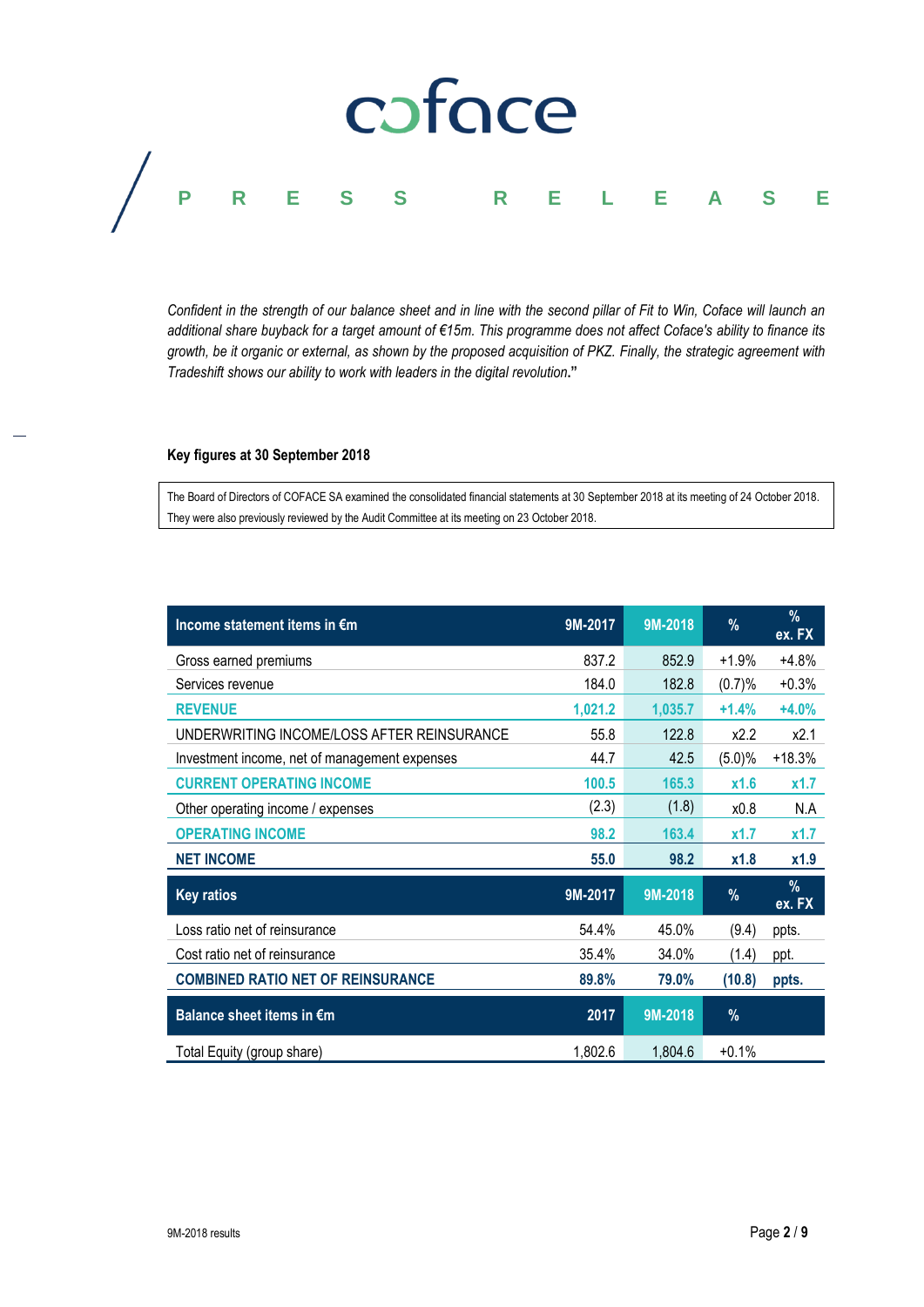# coface **PRESS RELEASE**

#### **1. Turnover**

Coface recorded consolidated turnover of €1,035.7m for the first nine months of the year, up 4.0% at constant exchange rates compared to 30 September 2017. On a reported basis (at current exchange rates), revenue increased by +1.4% due to the strengthening of the euro against the other currencies in which the Group operates.

In line with the trends of previous quarters, the growth in Coface's customer business had a positive impact of +4.8% over the first nine months of the year. The price decline remains controlled at (1.4)%, reflecting good commercial control and the start of re-pricing in the riskiest markets.

The retention rate is high in most regions and reached a record level of 92.1% for the Group. New business totalled €88m, down €14m from 9M-2017, in line with a controlled underwriting policy. The third quarter is still in decline compared to the previous year, but at a slower rate than that seen in the first half.

Insurance revenues (including Bonding and Single Risk) grew by +4.8% at constant scope and exchange rates compared to 9M-2017 (up +1.9% at current exchange rates), thanks to the return to growth in mature markets on the back of growth in our clients' business and a high level of contract retention. In emerging markets, contract portfolios stabilised.

Revenues from other activities (Factoring and Services) were down (3.9)% vs. 9M-2017 due to lower factoring revenues in Germany in a context of margin control, offset by good growth in service revenues.

| Total revenue - cumulated - in €m | 9M-2017 | 9M-2018 | %          | $\%$<br>ex. FX |
|-----------------------------------|---------|---------|------------|----------------|
| Northern Europe                   | 229.7   | 228.3   | $(0.6)$ %  | $(0.6)$ %      |
| Western Europe                    | 211.0   | 212.8   | $+0.8%$    | $+1.5%$        |
| Central & Eastern Europe          | 93.7    | 100.8   | $+7.5%$    | $+8.7%$        |
| Mediterranean & Africa            | 259.6   | 276.8   | $+6.6%$    | $+8.3%$        |
| North America                     | 92.4    | 94.4    | $+2.1%$    | $+8.9%$        |
| Latin America                     | 59.7    | 51.5    | $(13.8)\%$ | $+0.4%$        |
| Asia Pacific                      | 75.1    | 71.1    | (5.3)%     | $+0.8%$        |
| <b>Total Group</b>                | 1.021.2 | 1.035.7 | $+1.4%$    | $+4.0%$        |

In the Northern Europe region, revenue decreased by (0.6)% (on a current basis and at constant exchange rates), mainly due to lower factoring revenues. Credit insurance revenues increased by +1.9% due to the impact of policyholder activity and a good level of retention.

In Western Europe, revenue increased by +0.8% and by +1.5% at constant exchange rates thanks, on the one hand, to the activity of our customers and, on the other hand, to record retention for the Group.

In Central and Eastern Europe, revenue grew by +7.5% and by +8.7% at constant exchange rates. All countries in the region contributed to this performance, which benefited from the growth in our customers' revenues and record retention. Factoring revenues were also up in Poland.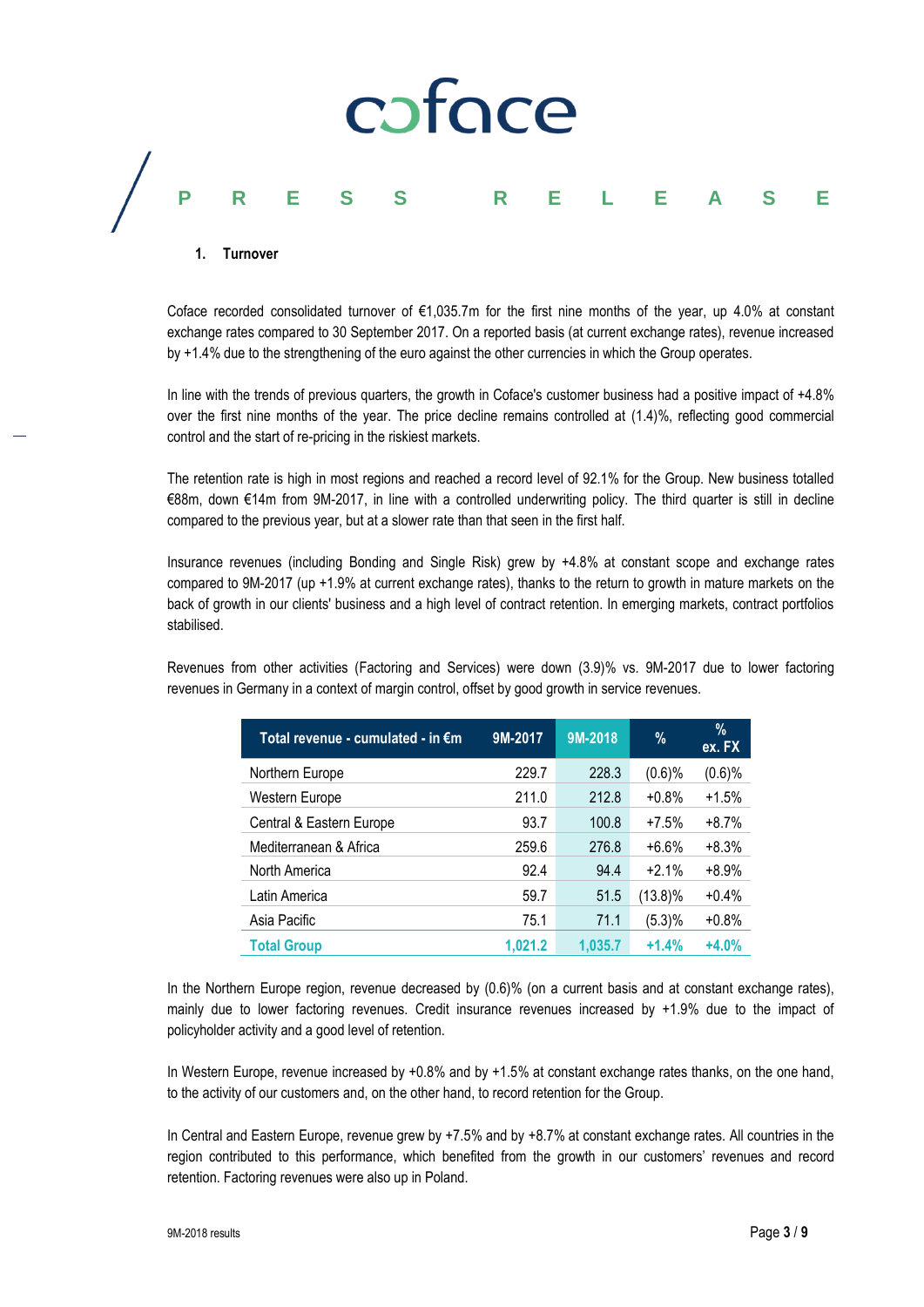## caface **PRESS RELEASE**

In the Mediterranean and Africa region, driven by Italy and Spain, turnover rose by +6.6% and +8.3% at constant exchange rates, thanks to good sales momentum and growth in policyholders' business.

In North America, revenue increased by +2.1% as reported and by +8.9% at constant exchange rates. The Group has now stabilised its portfolio and the signing of major contracts explains the significant growth in revenue.

In emerging markets, where the risk environment is less favourable, the growth rate is lower. Turnover in the Asia-Pacific region decreased by (5.3)% on a current basis and increased slightly by +0.8% at constant exchange rates. Customer activity is increasing and the region has recorded a strong improvement in its sales performance. However, these positive trends are offset by high premium refunds (low claims experience) and low Single Risk sales.

In Latin America, revenue decreased by (13.8)% on a current basis and was almost stable at +0.4% at constant exchange rates due to the recording of premium rebates. This decrease comes against a backdrop of prudent risk management (currency turbulence).

#### **2. Result**

#### - Combined ratio

The combined ratio net of reinsurance was 79.0% for the first nine months of the year (a 10.8 points decrease yearon-year). The combined ratio net of reinsurance for Q3-2018 was 82.8%, reflecting continuing progressive normalisation of losses.

#### (i) Loss ratio

The gross reinsurance loss ratio stood at 43.8% for the first nine months of 2018, an improvement of 8.0 points compared to the previous year. In Q3-2018, the gross loss ratio was slightly higher than in the previous quarter (46.5% in Q3-2018 vs. 45.0% in Q2-2018), mainly due to an unfavourable exchange rate effect (revaluation of liabilities in local currencies), a phenomenon more than offset by a gain recorded in financial income. Excluding this effect, the gross loss ratio would have been 43.6% for the quarter.

The Group's provisioning policy remains unchanged. The rigorous management of past claims enabled the Group to record 33.2 points of recoveries over prior years. These levels remain well above the historical average. They are supported in particular by good recoveries on two major claims recorded in previous years. A portion of these recoveries has been provisioned again in the current year because the companies concerned, to which the Group retains exposure, have not fully recovered from their difficulties.

These movements are an opportunity for the Group to reiterate that credit insurance activity is sensitive to large single claims, which can frequently represent a significant portion of quarterly profit.

The net loss ratio also improved to 45.0%, a decrease of 9.4 points compared to 9M-2017.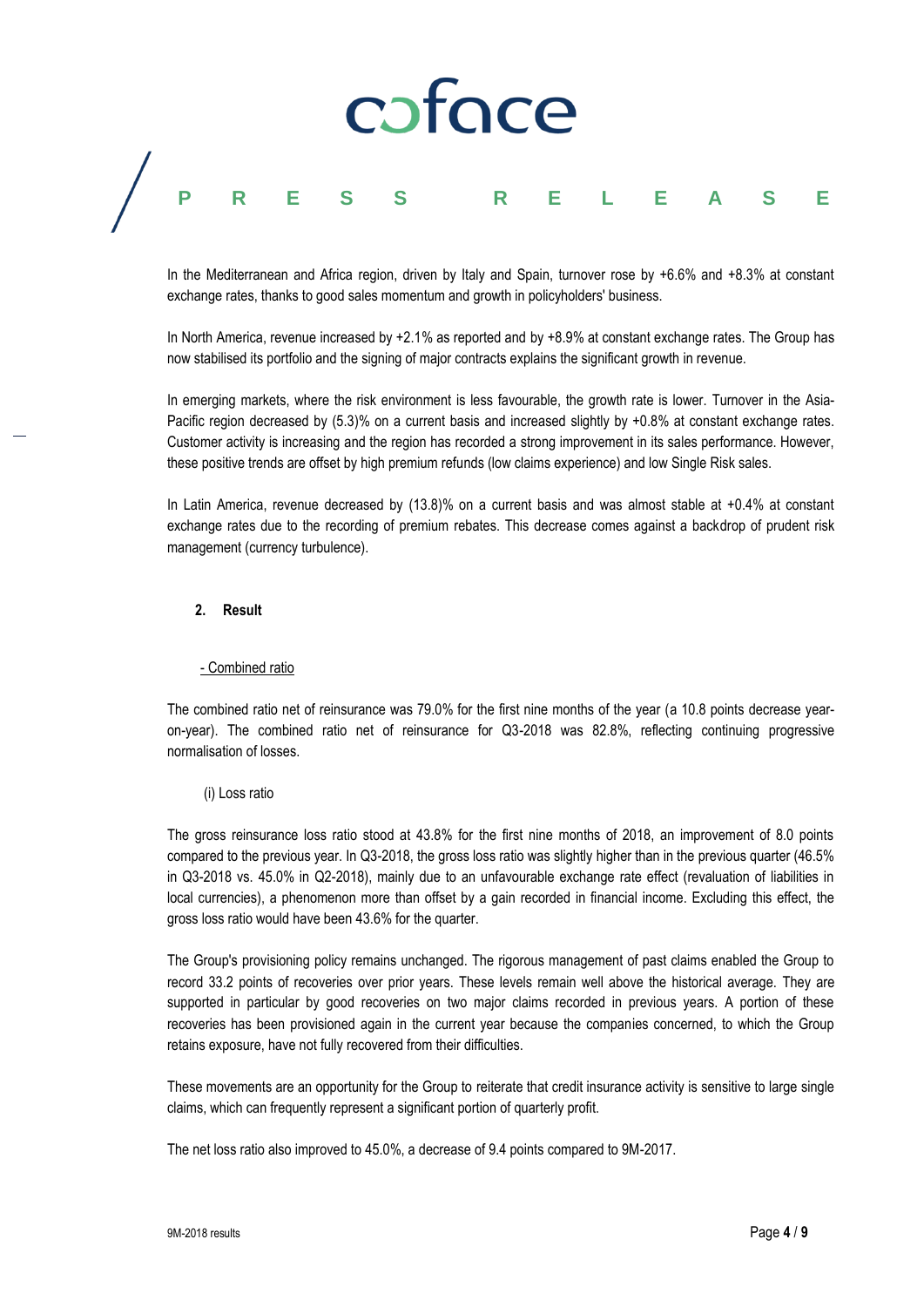# caface **PRESS RELEASE**

#### (ii) Cost ratio

Coface is continuing to drive its operational efficiency programme. Since the beginning of the year Coface has achieved €27m cost savings; its annualised total cost savings objective of €30m for 2018 will be exceeded.

The savings achieved enable continued investment in Coface's in-depth transformation around risks, systems, processes and quality of service.

The cost ratio net of reinsurance stood at 34.0% for the first nine months, an improvement of 1.4 points year-on-year.

#### - Financial result

Net financial income amounted to €42.5m over nine months, including €6.4m in net realised capital gains. The high volatility of exchange rates in a number of emerging countries during Q3-2018 resulted in an exchange gain of €18m in Q3-2018 (and €9.5m over nine months). This apparently very high gain is in fact offset by a €10m charge to the technical account (loss ratio) and a €2m decrease in the Group's equity. Overall, since the beginning of the year, the strong exchange rate movements have therefore had only a very marginal impact (around €1m) on the company's financial position, in line with the Group's matching rules and hedging policy.

In an environment still marked by historically low rates, Coface managed to record a very slight increase in the portfolio's current income (i.e. excluding capital gains) to €32.7m (compared with €30.8m at 9M-2017). The accounting yield<sup>1</sup> , excluding capital gains, stood at 1.4% in 2018, and was very slightly lower than the previous year (1.5%).

#### - Operating income and net income

Operating income amounted to €163.4m since the beginning of the year, up sharply (+66.4%) compared to the previous year, following the decline in the loss ratio.

The effective tax rate decreased to 35% from 37% in 9M-2017, but the third quarter was marked by a number of nonrecurring tax charges (tax rate of 40% in Q3-2018).

In total, net income (group share) amounted to €98.2m, including €35.4m in Q3-2018.

#### **3. Shareholders' equity**

At 30 September 2018, total shareholders' equity amounted to €1,804.6m, up €1.9m or +0.1% (€1,802.6m at 31 December 2017).

 $\overline{a}$ 

<sup>1</sup> Accounting profitability ratio calculated on average investment portfolio.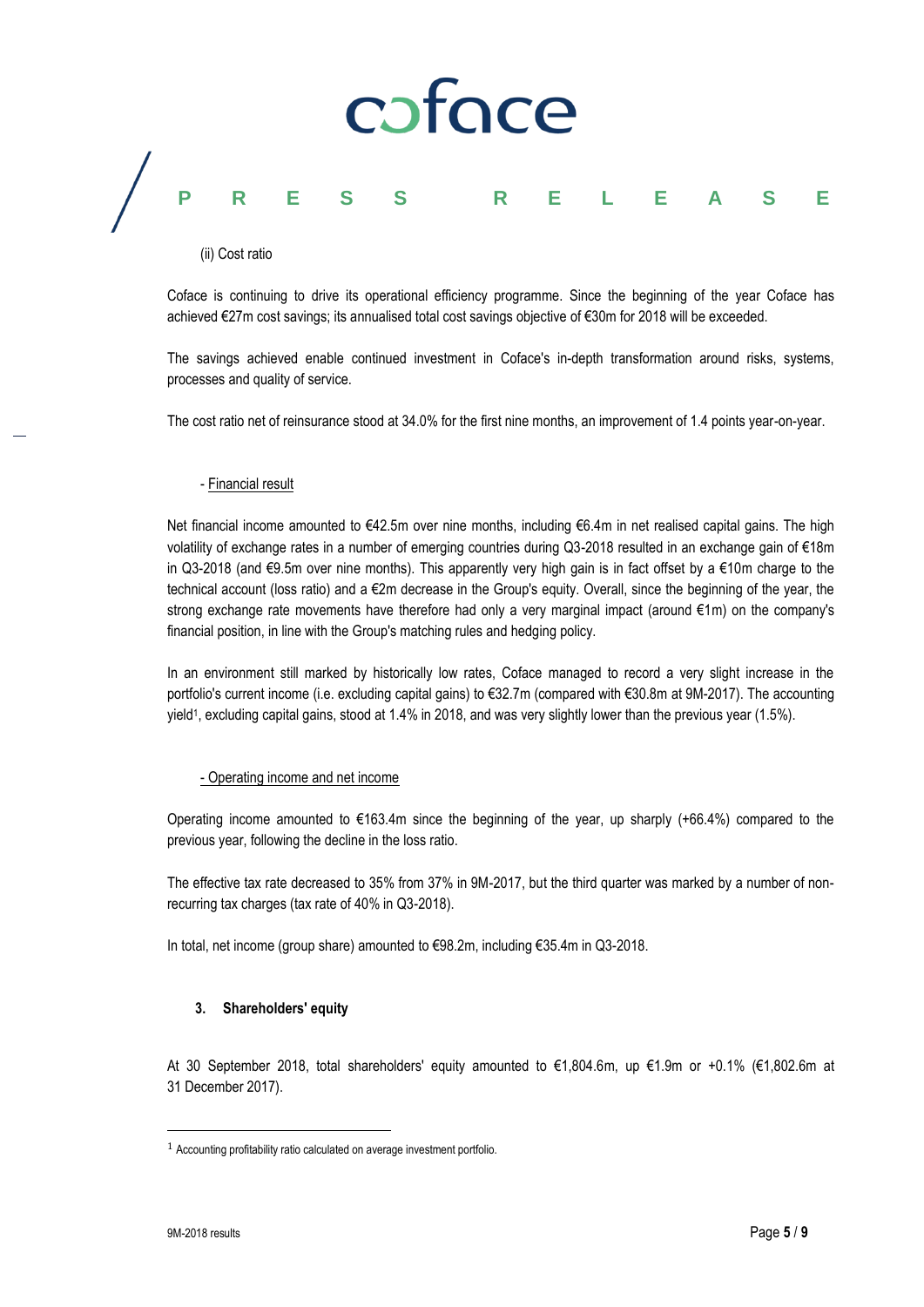## caface **PRESS RELEASE**

This change is mainly due to positive net income of €98.2m offset by the dividend payment (€52.9m), share buybacks  $(630.1\text{m})$  and negative adjustments to the fair value of investments ( $610.0\text{m}$ ).

The share buyback programme announced on 12 February 2018 for a maximum amount of €30m was completed on 15 October 2018. In total, 3,348,971 shares were purchased for a value of €29,999,997 (excluding fees). These shares will be cancelled in accordance with the decision of the Board of Directors of 24 October 2018.

The annualised return on average tangible equity (RoATE) was 8.2% at 30 September 2018, driven by the improvement in the technical result.

#### **4. Outlook**

The third quarter of 2018 confirms Coface's scenario of a progressive normalisation of the risk environment under the combined effect of high political uncertainty (particularly in Europe), structural pressures on the distribution sector and continued challenges to free trade.

In this economical context, Coface is confident in the pertinence of its strategy to become the most agile credit insurer and remains focused on its execution.

Supported by its investments in risk management, Coface continues its disciplined underwriting policy, while reiterating that its credit insurance activity is sensitive to large claims, which can represent a significant portion of quarterly profit.

The rigorous management of the various transformation projects over 2018 will make it possible to limit the total cost of investments recorded over the year to below the €19m expected previously. The resources thus saved would be used in 2019, which will be another year of investment. In particular, Coface is preparing for the implementation of some structural new accounting standards. In addition, we will exceed the €30m cost savings target.

The agreement to acquire PKZ and the strategic partnership with Tradeshift confirm Coface's ability to grow and to innovate, in line with its selective growth strategy.

In parallel, Coface is continuing work on its partial internal model (Solvency II) and continues to monitor potential regulatory changes that could increase the capital requirement under the standard formula.

The share buyback programme for a maximum amount of €30m announced on February 12, 2018 has been completed and the Board of Directors has approved the cancellation of the 3,348,971 shares purchased.

Confident in the company's balance sheet strength, the Board of Directors also approved the launch of an additional share buyback for a maximum amount of €15 m. This new programme will run until February, 2019.

Finally, the objectives of delivering a net combined ratio of around 83% over the cycle and achieving a RoATE of 8% + 1% are maintained.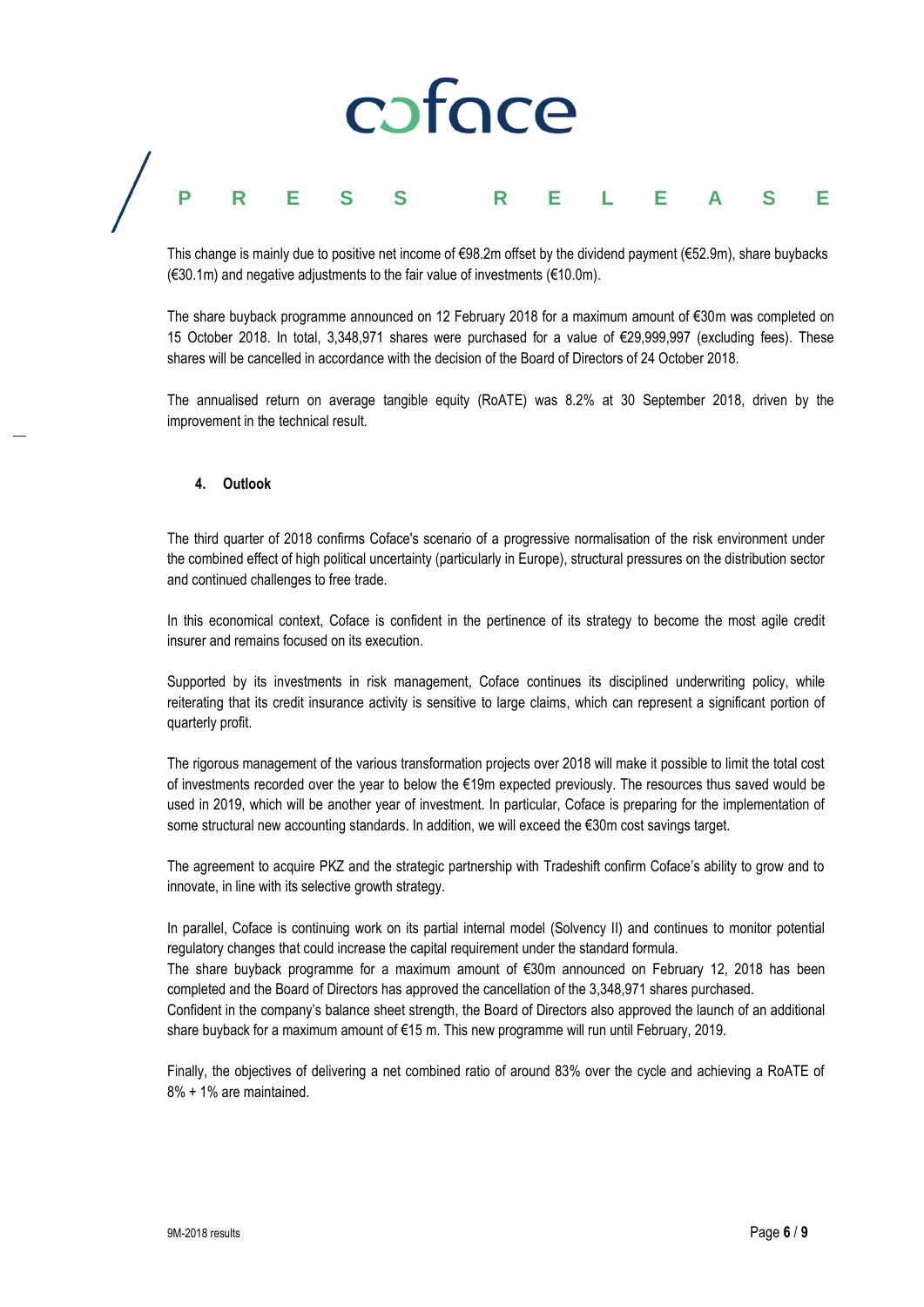

#### **Conference call for financial analysts**

Coface's results for 9M-2018 will be discussed with financial analysts during the conference call on 24 October at 18.00 (Paris time). Dial one of the following numbers: **+33(1)72727403** (France), **+442071943759** (United Kingdom), **+16467224916** (United States). The access code for participants is: **42587661#**

The presentation will be available (in English only) at the following address: http://www.coface.com/Investors/financial-results-and-reports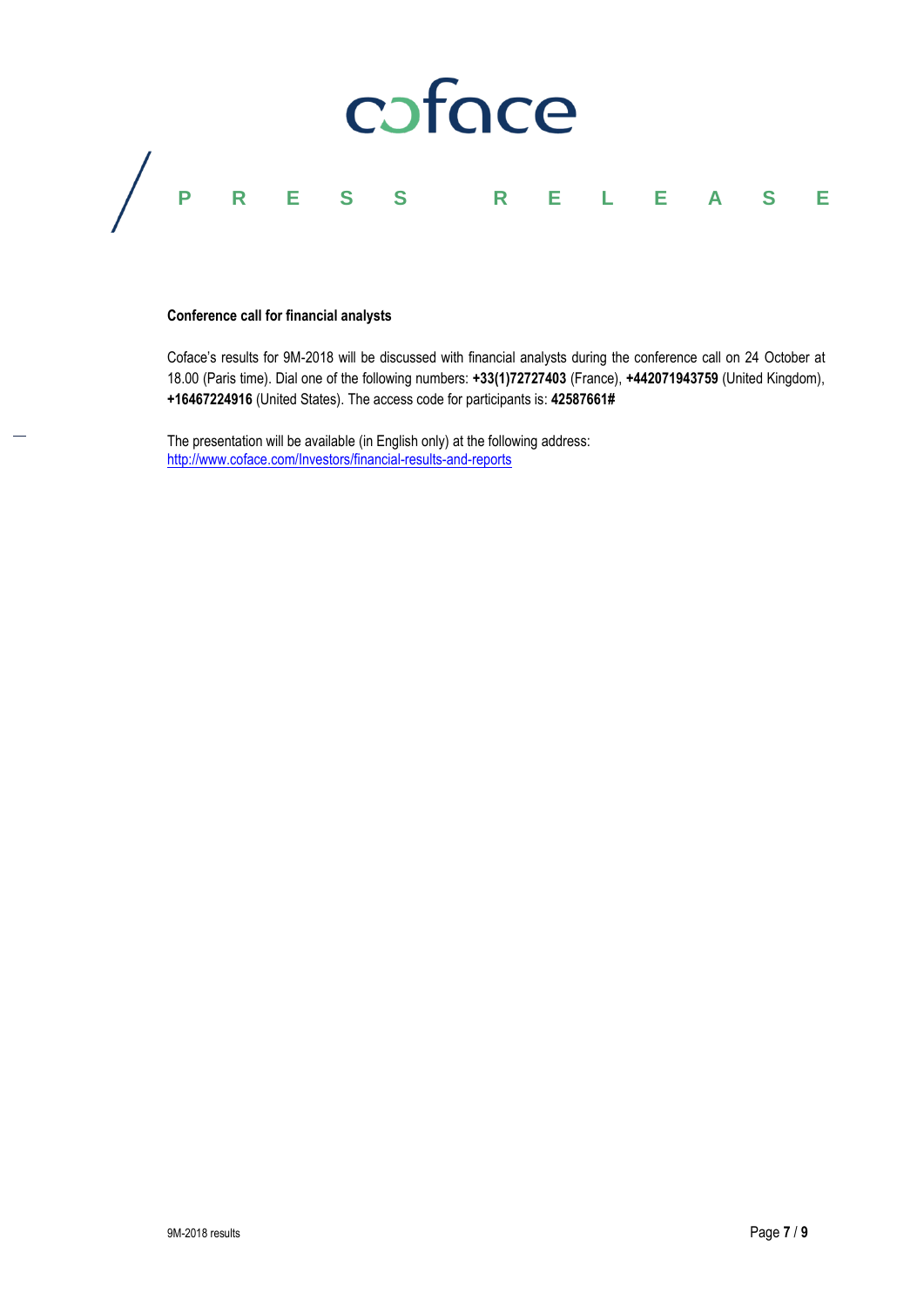

### **Appendix**

Quarterly results

| Income statement items in €m<br><b>Quarterly figures</b>      | $Q1-17$ | Q2-17 | Q3-17 | Q4-17 | $Q1-18$ | $Q2-18$ | Q3-18 | %        | $%$ ex.<br><b>FX</b> |
|---------------------------------------------------------------|---------|-------|-------|-------|---------|---------|-------|----------|----------------------|
| Gross earned premiums                                         | 282.2   | 283.4 | 271.6 | 272.5 | 278.4   | 282.3   | 292.2 | $+7.6%$  | $+9.2%$              |
| Services revenue                                              | 66.1    | 60.0  | 57.9  | 61.2  | 65.6    | 58.7    | 58.5  | $+1.2%$  | $+1.6%$              |
| <b>REVENUE</b>                                                | 348.3   | 343.4 | 329.4 | 333.7 | 344.0   | 340.9   | 350.7 | $+6.5%$  | $+7.9%$              |
| <b>UNDERWRITING INCOME (LOSS)</b><br><b>AFTER REINSURANCE</b> | 14.5    | 7.0   | 34.2  | 44.0  | 52.4    | 35.9    | 34.5  | x1.0     | x0.9                 |
| Investment income.<br>net of management expenses              | 5.6     | 20.2  | 18.9  | 10.6  | 8.3     | 4.6     | 29.6  | $+56.7%$ | $+91.3%$             |
| <b>CURRENT OPERATING INCOME</b>                               | 20.1    | 27.3  | 53.1  | 54.6  | 60.7    | 40.5    | 64.1  | x1.2     | x1.2                 |
| Other operating income / expenses                             | (1.0)   | 0.0   | (1.3) | 1.7   | (2.3)   | 1.5     | (1.0) | N.A      | N.A                  |
| <b>OPERATING INCOME</b>                                       | 19.2    | 27.3  | 51.7  | 56.3  | 58.4    | 42.0    | 63.1  | x1.2     | x1.2                 |
| <b>NET INCOME</b>                                             | 7.3     | 12.9  | 34.8  | 28.2  | 35.5    | 27.3    | 35.4  | x1.0     | x1.0                 |
| Income tax rate                                               | 52.0%   | 47.1% | 27.3% | 47.2% | 35.3%   | 26.4%   | 39.7% | $+ 12.4$ | ppts.                |

Cumulated results

| Income statement items in $\epsilon$ m<br><b>Cumulated figures</b> | Q1-17 | H <sub>1</sub> -17 | 9M-17   | <b>FY-17</b> | Q1-18 | $H1-18$ | $9M-18$ | $\frac{9}{6}$ | $%$ ex.<br><b>FX</b> |
|--------------------------------------------------------------------|-------|--------------------|---------|--------------|-------|---------|---------|---------------|----------------------|
| Gross earned premiums                                              | 282.2 | 565.6              | 837.2   | 1,109.7      | 278.4 | 560.7   | 852.9   | $+1.9%$       | $+4.8%$              |
| Services revenue                                                   | 66.1  | 126.2              | 184.0   | 245.2        | 65.6  | 124.3   | 182.8   | (0.7)%        | $+0.3%$              |
| <b>REVENUE</b>                                                     | 348.3 | 691.7              | 1,021.2 | 1,354.9      | 344.0 | 685.0   | 1,035.7 | $+1.4%$       | $+4.0%$              |
| <b>UNDERWRITING INCOME (LOSS)</b><br><b>AFTER REINSURANCE</b>      | 14.5  | 21.5               | 55.8    | 99.8         | 52.4  | 88.3    | 122.8   | x2.2          | x2.1                 |
| Investment income,<br>net of management expenses                   | 5.6   | 25.9               | 44.7    | 55.3         | 8.3   | 12.9    | 42.5    | (5.0)%        | $+18.3%$             |
| <b>CURRENT OPERATING INCOME</b>                                    | 20.1  | 47.4               | 100.5   | 155.0        | 60.7  | 101.2   | 165.3   | x1.6          | x1.7                 |
| Other operating income / expenses                                  | (1.0) | (0.9)              | (2.3)   | (0.6)        | (2.3) | (0.8)   | (1.8)   | x0.8          | N.A                  |
| <b>OPERATING INCOME</b>                                            | 19.2  | 46.5               | 98.2    | 154.4        | 58.4  | 100.4   | 163.4   | x1.7          | x1.7                 |
| <b>NET INCOME</b>                                                  | 7.3   | 20.2               | 55.0    | 83.2         | 35.5  | 62.8    | 98.2    | x1.8          | x1.9                 |
| Income tax rate                                                    | 52.0% | 49.0%              | 36.9%   | 40.8%        | 35.3% | 31.7%   | 34.8%   | (2.1)         | ppts.                |